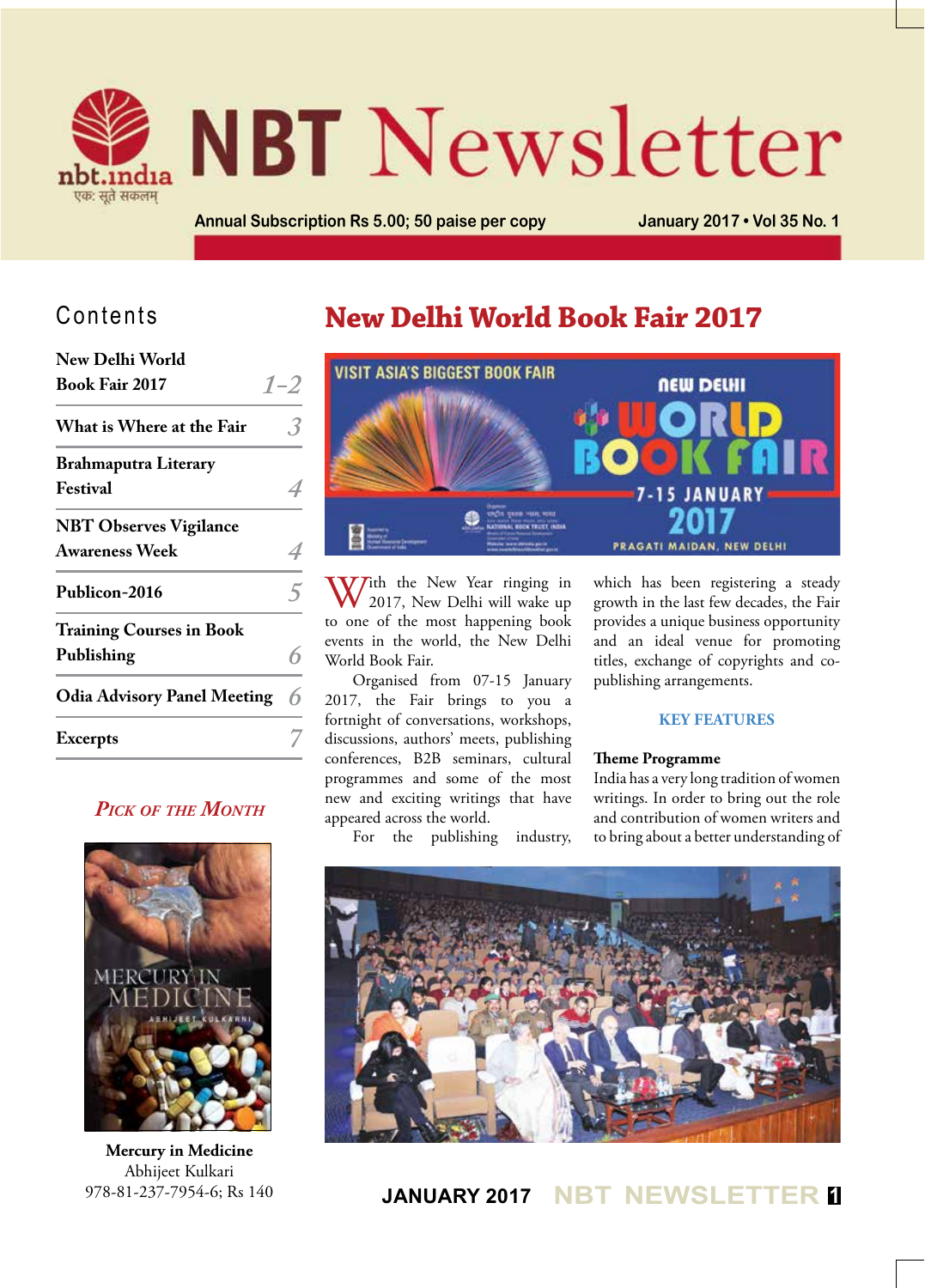

Gender issues, the theme of New Delhi World Book Fair 2017 is designated as 'Manushi: Writings on and by Women'.

Over 600 books on and by women in different genres in all major Indian languages will be on display at the Theme Pavilion. Panels and posters on/ of major women authors, saint-poets, philosophers, social reformers, etc. belonging to Ancient, Medieval India as well as from the Modern era will also be displayed at the Pavilion. Besides, the specially designed Theme Pavilion will host a number series of panel discussions and interactive sessions with women writers.

Calendar 2017 based on the Theme will also be launched. The Calendar features 12 great women personalities of ancient India who made their mark through their intellect, writings and debates and contributed to the development of Indian philosophy which include Lal Ded, Gargi, Gangasati, Akkamahadevi, Bahinabai, Janabai, Atukuti Molla, Gul Badan Begam, Chandrabati, Mirabai, Andal and Avvaiyar. The calendar was recently developed in a workshop by select students of Master of Fine Arts from various colleges across the country.



#### **CEOSpeak**



Among the key networking events is the CEO Speak. Over 100 CEOs of various publishing houses and organisations in the book trade, come together to share and exchange ideas about Indian and International book trade. The event is organised over the Breakfast hosted by Chairman, NBT.

#### **New Delhi Rights Table**



A business conclave for trading content, the New Delhi Rights Table (NDRT) is now an important event for both Indian and foreign publishers. In its fifth edition, the NDRT offers B2B match making sessions between publishers in a refreshingly new business ambience. The unique format enables the participants to book their own Rights Table, meet each other and present their products and ideas. As the trading floor for content, the NDRT acts as facilitating platform to trade with some of the best contents from India as well as from across the world. This year, over 30 participants from India and abroad have registered for the Rights Table event which will be held on 9 and 10 January 2017

#### **Authors' Corners**

A book fair is not just a celebration of books but rather at its heart it celebrates authors. The NDWBF hosts hundreds of authors, both established and emerging, writing not only in English and Hindi but also in Indian languages. This year too some of the well-known



writers both popular and critically acclaimed like Dr Karan Singh, Prof. Badari Narayan, VK Cherian, Mridula Koshy, Chef Parvinder Bali, Sameer Dua and Simi Srivastava, will engage in lively banters with the visitors. Coming together of both the author and audience makes conversations at the Fair livelier. Now that you have heard your author, you can buy their books!

#### **Children's Pavilion**



One of the most visited places at the Fair is the Children's Pavilion. Thousands of children from various schools visit the Children's Pavilion, to participate in various activities like drawing competitions, storytelling sessions, skits, meet your favourite authors, discussions, etc. Besides, the Pavilion also showcases some of the best of recent publications for children from across the country.

The NDWBF is organised by NBT India. The ITPO is the co-organiser of the Fair. Doordarshan, Delhi Metro, Sahitya Akademi and BIG 92.7 FM are the Event Partners.

Spread over an area of 36,000 sq.m. with about 700 participants, loads of conversations and scores of discussions, seminars, book releases, workshops, activities and cultural performances, the NDWBF promises to be a grand affair and a treat for students, writers, booklovers and those associated with the book industry.

*Happy Reading!*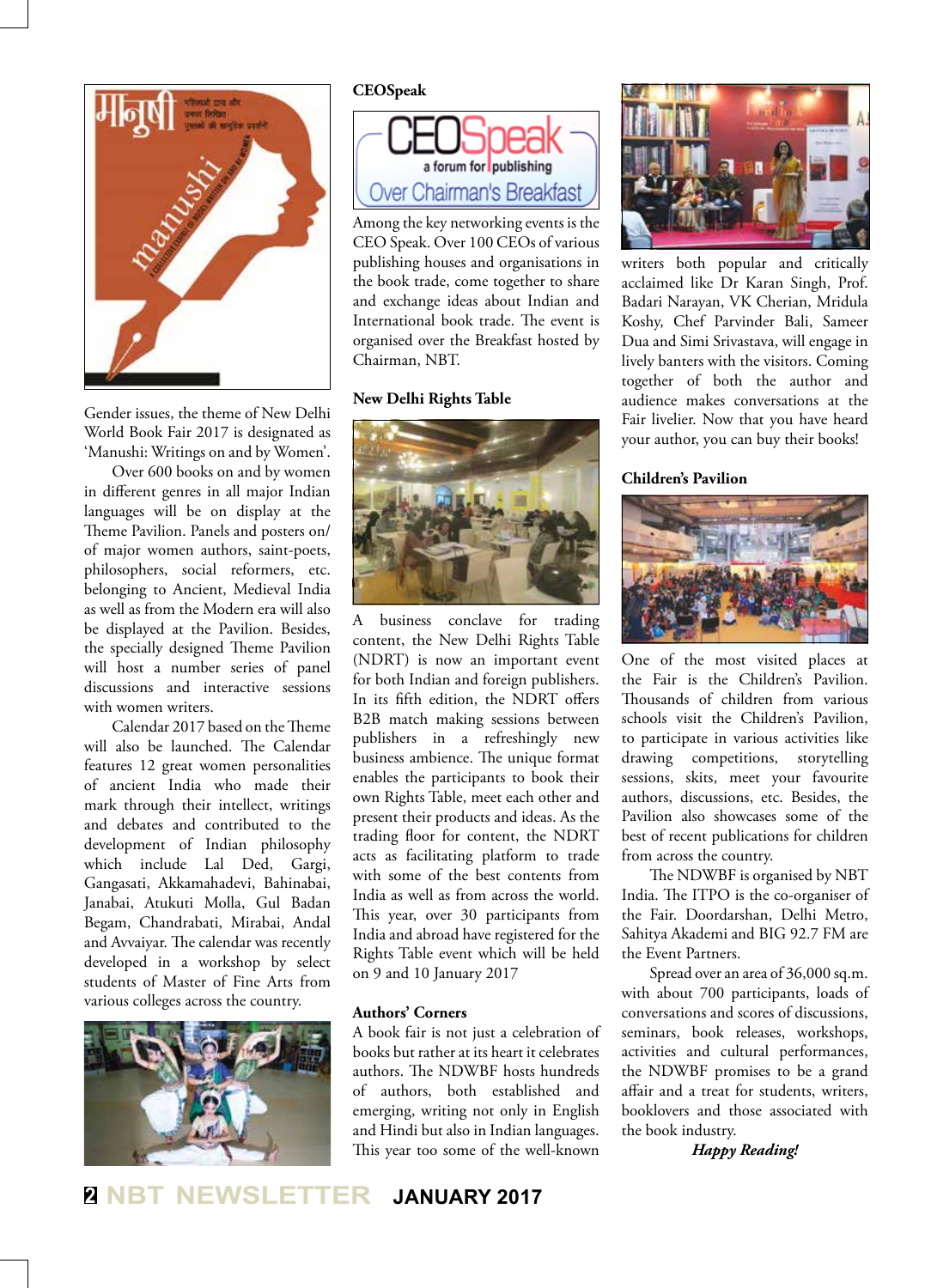# **What is Where at the Fair**

#### **Fair Dates & Timings**

Date : 7-15 Jan. 2017 Timing : 11 am to 8 pm daily 15 January 2017 (11 am to 5 pm)



Entry Tickets: For entry to the Book Fair, tickets of the denomination Rs 10/- (for children) and Rs 20 for (for adults) are available at Pragati Maidan gate nos. 1, 2, and 10. Tickets are also available at 50 select Metro Stations in Delhi.

#### **Halls**

General & Trade, Science & Technology and Social Science & Humanities: Hall Nos. 8-11, 18 & Hangar 18A Hindi & Other Indian Languages: Hall Nos. 12, 12 A Books for Children: Hall No. 14 & 18

#### **Special Pavilions**

Theme Pavilion: Hall No. 7 (E) Foreign Pavilion: Hall No. 7 (ABC) Children's Pavilion: Hall No. 14 60 Years of NBT: Hall No. 7 A & Foyer B



**Author's Corners** Events Corner (Foreign Pavilion): Hall No. 7 (ABC) Reflections: Hall Nos. 10-11 Conversations: Hall No. 18 Lekhak Manch: Hall No. 12-12A Sahitya Manch: Hall No. 8

#### **Seminars/Workshops/Other Events**

Auditorium Hall – I: Hall No. 7 (First Floor) Auditorium Hall – II: Hall No. 8 (First Floor) Inauguration/Cultural Programmes: Hamsadhwani Theatre Health Care: by Kailash Health Care Ltd near Hall No. 7 Public Telephone booths at Hall No. 19 Restaurants & Cafeteria: There are restaurants, kiosks, snack counters and cafeteria all over the Fair grounds. Besides, The State Bank of India, Central Bank of India

and Canara Bank would provide banking services at their branches in Hall no. 19. ATM van shall also be stationed in Pragati Maidan.

#### **60 Years of NBT**



Established in the year 1957, this year NBT is celebrating 60 years of its formation. On this occasion, a special stall is being designed at the New Delhi World Book Fair 2017 which will look at over 60 years of NBT's journey in publishing, promotion of books and readings, exhibitions as well as world book fairs. The exhibition will showcase panels on some of the important as well as popular books that NBT has published and also photographs from its various outreach programmes.

#### **NBT Calendar 2017**

A calendar based on the Theme features 12 great women personalities including Bahinabai and Janabai.



## **JANUARY 2017 NBT NEWSLETTER <sup>3</sup>**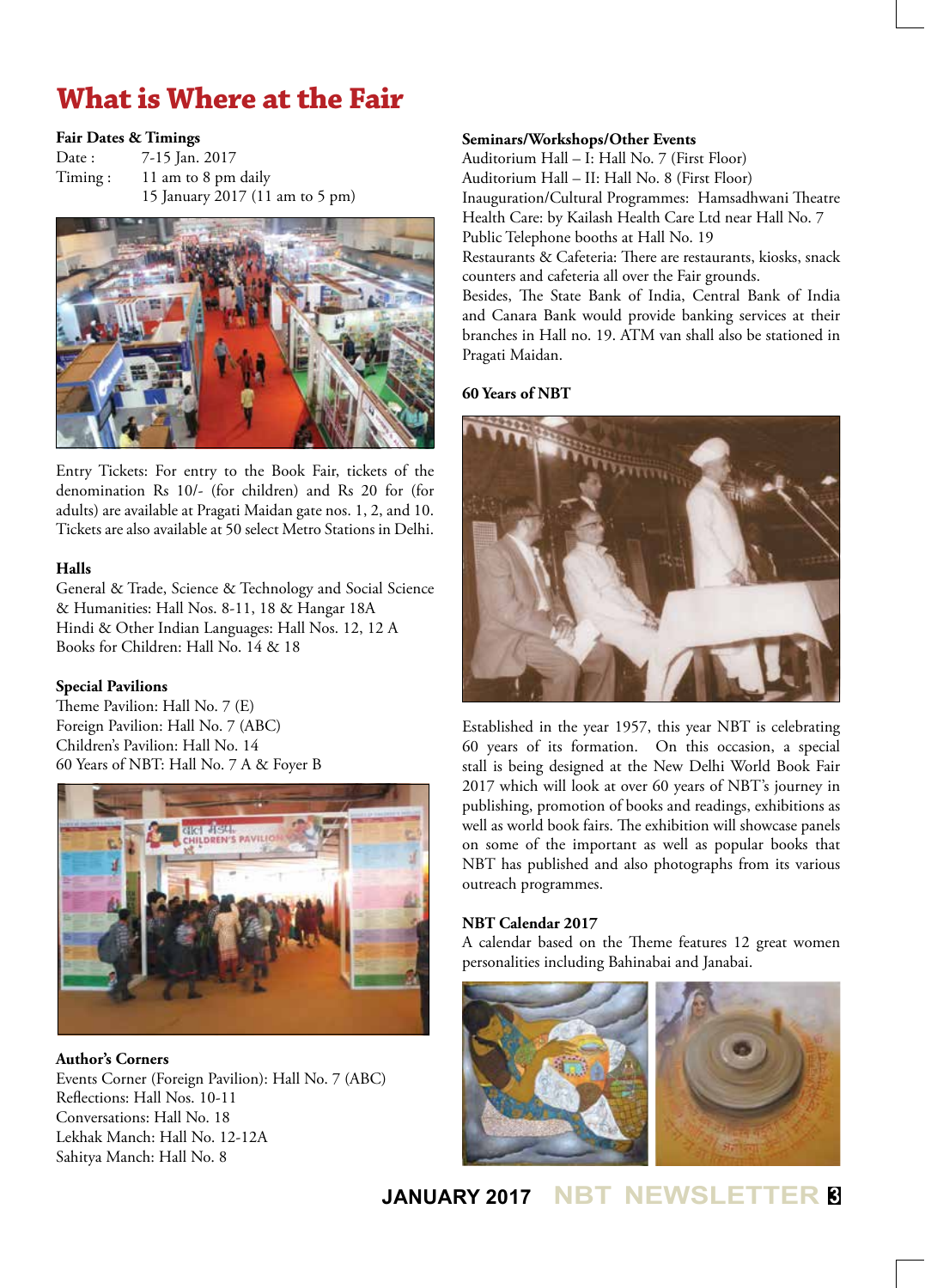## **Brahmaputra Literary Festival**

Over five decades NBT, India has been playing a decisive role in the promotion of books and reading. Towards this goal NBT not only continues to publish good books at affordable prices but also organizes book fairs at region, national and international levels, literary events like translation workshops, discussions, seminars, conversations with authors, readings across the country.

It also continues to introduce innovative programmes to draw in people and to create in them an awareness of the importance of imbibing the habit of reading.

The Brahmaputra Literary Festival to be organized from 28-30 January 2017 is a step in the direction and complements NBT's efforts to further the cause of books and reading.

Literary Festivals, today, are generally perceived to be an important platform for the promotion of books and reading.



 The Brahmaputra Literary Festival not only proposes to focus on the languages, literatures, culture, society, politics, performance traditions, music, identity, media of the northeastern region of the country, but also national and international elements packaged in the three day event. It brings together prominent personalities and celebrities, writers, thinkers, artists and other performers both from the northeast and across the country as

well as internationally acknowledged litterateurs and other intellectuals from across disciplines. This get together will not only encourage new ideas and their dissemination but will also create an atmosphere of enthusiasm and offer a platform for intellectual exchanges.

The basic components of the festival will include panel discussions on issues concerning books, literature and language, In-Conversation sessions with writers, reading sessions, book signing sessions as well as cultural programmes showcasing indigenous cultures.

The Festival is being organized in association with the Ministry of Human Resource Development, Government of India, Publication Board Assam and Government of Assam. The Festival will be held at Srimant Sankardeva Kalakshetra, Panjabari, Guwahati, Assam.

## **NBT Observes Vigilance Awareness Week**

BT organized a lecture on the topic 'Public Participation in Promoting Integrity and Eradicating Corruption' at NBT Conference Room on 31 October 2016. Shri A K Garde, former Secretary, Central Vigilance Commission was the chief guest on the occasion.

"Corruption can be reduced only by preventive vigilance," said Shri Garde. He observed that this type of vigilance helps in adopting measures to prevent and reduce corruption in the system. It also helps in reviewing the system and recommending the changes/preventive measures for the



सतर्कता VIGILANCE

smooth functioning of the system.

Shri Garde further said that every officer whether working in vigilance or not should be vigilant and report corruption. He also remarked that it is also necessary that the honest must

be protected for the stability in the system.

Talking about the measures that the government is taking, Shri Garde said that the measures like Right to Information act,

time limit among others have brought transparency and reduced corruption in the government organisations.

He also felt that the degeneration in the values has also led to the corruption at all levels in our country. He added that morality and ethical values also play a significant role in preventing corruption.

Earlier, Shri S.H.M. Rizvi, Manager (S&M) welcomed the guests. On this occasion, Shri Rizvi and Smt. Neera Jain, CE & JD and Chief Vigilance Officer, administered the pledge on Vigilance Day to the employees of the Trust.



**<sup>4</sup> NBT NEWSLETTER JANUARY 2017**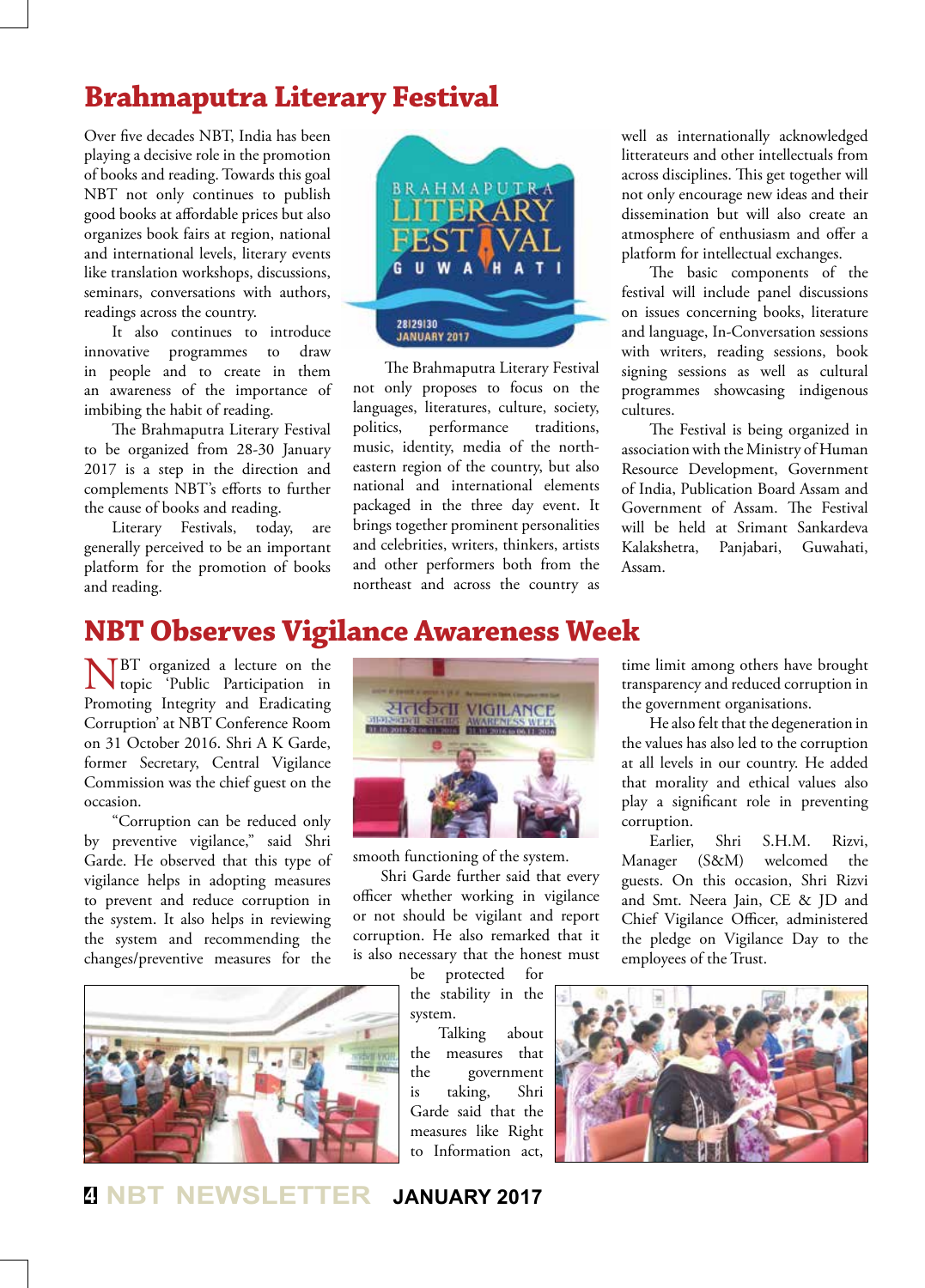# **PubliCon 2016 – Publishing for Schools**

FICCI's flagship programme in publishing, "PubliCon 2016 – Publishing for Schools", was organized in association with the National Book Trust, India at FICCI Federation House, New Delhi on 2 December 2016.

Shri Baldeo Bhai Sharma, Chairman, NBT in his luncheon keynote address talked of the significance of supplementary books for children. He observed that the publishers need to make efforts to provide quality supplementary books, as these books help curious minds to gain information and knowledge on different subjects. He added that publishers also need to develop content that make children aware about their social responsibilities and enhance reading habits of the children.

Prof. Krishna Kumar, renowned educationist; Professor, Department of Education, University of Delhi, and former director, NCERT inaugurated the programme. Prof. Krishna Kumar highlighted the basic differences of textbook publishing between developed and developing world. He said that text books in developed markets make children read other books while books in India confine our children to the syllabus.

"Books should not make children obsessed with them, but act as a window to connect with the rest of the world. Education ought to make society more open and thought provoking," he added. On the contribution of private publishers in textbook publication, Prof. Kumar said that textbooks attached to a syllabus could be present in a variety of ways. NCERT books cover about 15% of the textbook market and that is where private players could play a significant part.

The programme also witnessed the launch of FICCI – Nielsen Report titled 'K-12 Book Publishing: Market Report 2016'.

While giving a presentation on the report, Shri Vikrant Mathur, Director, Nielsen India, said that



K-12 education system in India is one of the largest in the world, with more than 1.5 million schools and 259 million students enrolled. Statistics shows that schools have grown at a CAGR (Compound Annual Growth Rate) of 2.7 per cent, from 1.36 million in 2010-11 to 1.52 million in 2014-15, while enrolment has grown from 24.7 million in 2010-11 to reach 259 million students in 2014-15, a CAGR of 1.1 per cent. The report estimates that the K-12 Indian book market would grow at a CAGR of 19.6 per cent, from INR 221.7 billion in 2014-15 to INR 541.9 billion by 2019-20.

In his presentation, Shri Mathur also discussed the potential for school book publishing sector in India. According to him the school going population (children aged 5-14) in India in 2015 constitute 19.4 per cent of the total population of the country, more than 3 times the size of the UK, US and Brazilian population together.

Shri Rohit Kumar, Co-Chair

FICCI Publishing Committee and Advisor, RELX also spoke on the occasion. He said that the initiative, 'Publishing for Schools' taken by the FICCI Committee is relevant and well appreciated, and FICCI will continue to address various issues in this segment of the publishing sector. He also talked about the significance of intellectual property rights for the sustenance of publishing industry.

Ms. Urvashi Butalia, Chair, FICCI Publishing Committee and Director, Zubaan, briefly introduced the theme of the conference and said that it is one of the biggest segments in overall publishing sector.

The programme divided into four sessions, focused on textbook publishing including 'Content for the Classroom: Teachers' Perspective,' 'Technology Enabled Learning: New Methods of Teaching and Learning,' 'Copyright as Access to Knowledge' and 'Textbook Publishing in India.'



National Book Trust, India participated in the Faizabad Book Fair. Organised by ND Khattry Memorial Trust, the Fair was held from 26 to 30 October 2016. The Trust was awarded the first prize in the best stall category.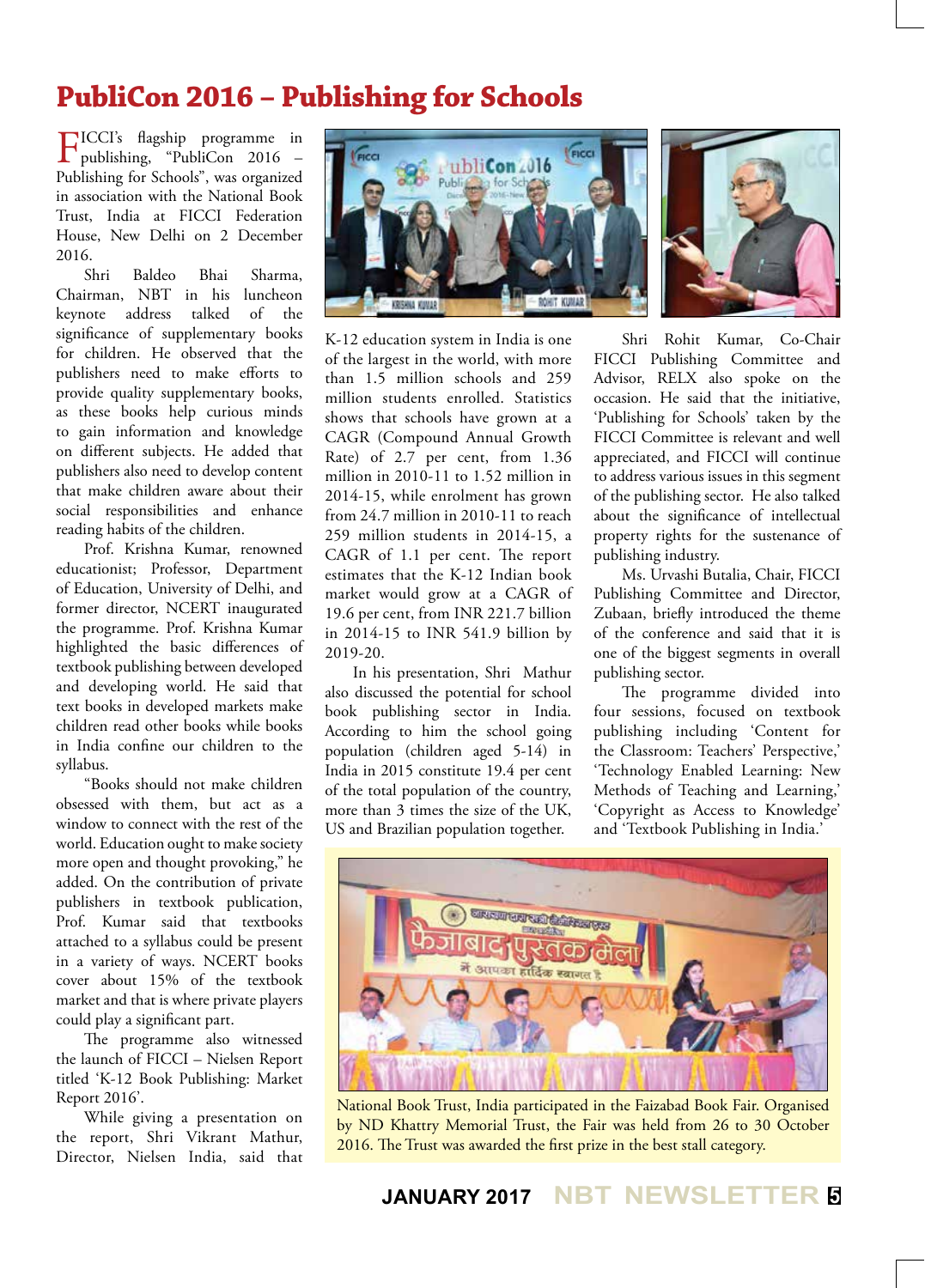## **Training Courses in Book Publishing**

#### **Meerut and Shillong**

"To develop reading habit in children, gift them books," said Shri Baldo Bhai Sharma, Chairman, NBT while inaugurating a week-long training course at Meerut. The course was organized by National Book Trust, India at Chowdhary Charan Singh University from 5 to 12 December 2016.

Shri Baldeo Bhai Sharma added that though e-books

have become quite popular amongst the readers, printed books have not lost significance. He also talked about mobile exhibitions and other activities organized by NBT to promote and publish books in different Indian languages across the country.

On this occasion, N K Taneja, Vice Chancellor; Prof. Manorama Trikha, former Head, Department of



English, Chowdhary Charan Singh University and Shri Ajay Mittla, Editor, Rashtravad Patrika were also present.

More than 50 participants from across the state attended the programme.

A week-long training course in book publishing was organized at North Eastern Council (NEC) Shillong from 15 to 22 November 2016.

Shri Ram Muivaih, IAS, Secretary, NEC inaugurated the programme. Dr KK Jhunjhunwala, Vice President, Editor and Publishers Association, Meghalaya; Shri CH Kharrsingh, Planning Advisor, NEC; Shri Philip Marvin, Secretary, Editor and Publishers Association and Shri M R Mahapatra, Director I&PR were also present on the occasion.

Over 30 participants from

different parts of the state attended the programme. During the programme, the experts gave insight into the various aspects of book publishing like editing, copyright, production, marketing, designing, e-books, ISBN, ISSN, etc. to the participants.

Both programmes at Meerut and Shillong were coordinated by Shri Narender Kumar, Production Officer. NBT India.

## **Odia Advisory Panel Meeting**

The meeting of the Advisory Panel for Odia language was<br>held on 9 November 2016 at Cuttack. Shri Baldeo Bhai Sharma, Chairman, National Book Trust, India presided over the meeting.

The members who participated In the meeting included Dr. Sitakant Mahapatra, Prof. Dasarathi Das, Shri Jagabandhu Mishra, Prof. Bijayanand Singh, Prof. Nityanand Swain, Prof. Sanghamitra Mishra, Prof. Manoranjan Pradhan, Shri Manas Ranjan Samal and Shri Shubendu Shekhar Rath. Dr. Rita Chowdhury, Director, Smt.

Neera Jain, Chief Editor & Joint Director and Dr. Pramod Sar, Odia Editor of the Trust were also present in the meeting.

Besides other proposals, it was also suggested that select works of ancient and medieval writers may be considered for publishing in the Odia language.



**Fair Daily**

The visitors' pick and a must read for the New Delhi World Book Fair goers is the *FAIR DAILY*. An NBT initiative, the *FAIR DAILY* is the only daily publication which is distributed throughout the fair grounds. It is the best and unique opportunity for publishers, booksellers and other fair participants to be seen and heard.

Readers are free to send in their ideas and pieces on books, and book industry to be featured in the Fair Daily.

You can also advertise your contents/products to attract visitors to your stall at the Fair.

For advertising please contact Shri Binny Kurien, at the Fair Office in Hall No. 7.



## **<sup>6</sup> NBT NEWSLETTER JANUARY 2017**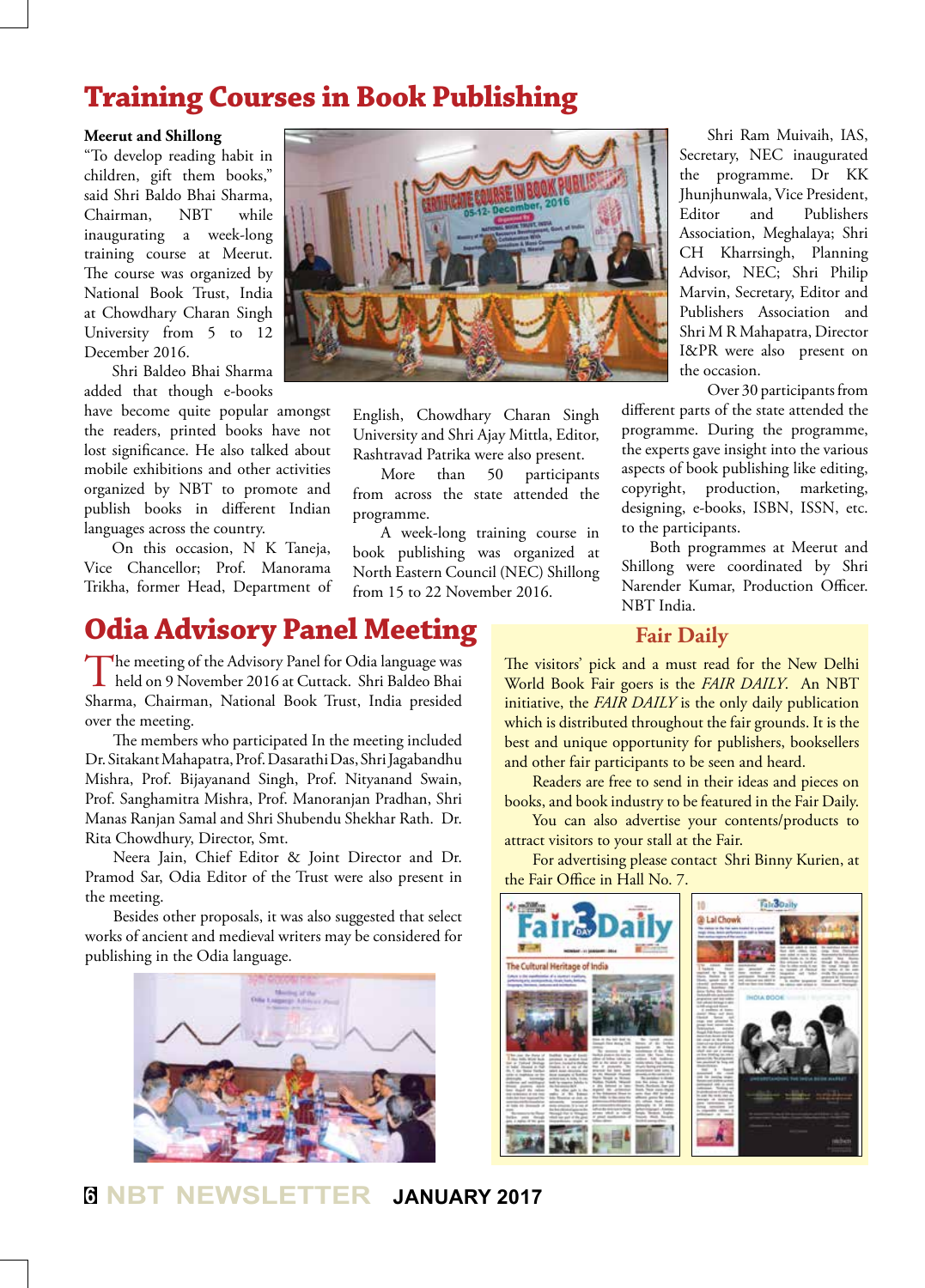## **Excerpts**

NBT India is publishing a book titled *Extinctions: No Comebacks*, written by Dr. M.A. Haque. Herein we reproduce an excerpt from the chapter 'Modern Day Extinctions'. —*Editor*

The average rate of natural extinction has been quite low except under the special circumstances, i.e. during the mass extinctions. The approximate estimated rate has been one mammal species in each time period of 400 years. In case of the birds, the rate has been faster in comparative terms. Generally, one species of bird became extinct during each time period of 200 years. Nature had adjusted to that kind of extinction. The issue became complicated because during past few centuries, the rate of extinction has become very fast. More important is the fact that this kind of extinction is not because of any natural process. As a consequence, the nature has not adjusted to the high rates of extinctions. We know that this kind of fast extinction has occurred on account of human factor. Human race is exceptionally intelligent. It can learn to do things much faster than any other organism around. Human race can create new ideas and tools, with the help of these ideas and tools, it can modify the environment to a great extent in short time. Also, the human race can make drastic adjustments in its own behaviour and force many other organisms to change.

The changes made by the human race in Earth's environment favour selected species and not the total biodiversity. As a result, large number of organisms are in the position of disadvantage. It becomes obvious from the fact that during the last about three centuries, 58 species of mammals and 115 species of birds have become extinct indicating that the rate of extinction has increased to about 50 times 106 when compared with the rate of natural or background extinction. The present extinction rate is not only fast, but it is becoming more and more faster with

the passage of time. Therefore, the future scenario is even grimmer. It is estimated that in future, one to ten per cent of the organisms present on Earth may be forced to extinction in only one decade. Reason is that we are modifying the Earth's environment significantly and thereby pushing large varieties of organisms towards extinction. For example, we are modifying and destroying the natural ecosystems without being concerned about its the consequences. In the process, amphibians, primates and tropical birds are more adversely affected. According to some scientists, more than 120 amphibian species have become extinct since 1980, and another 32 per cent are currently considered at the risk of extinction. It is interesting to know that the 300 million-year-old history of the amphibians on Earth is older than that of the earliest known dinosaurs. Scientists are concerned by the recent sudden decline in the numbers of different amphibian species. The decline in the population of the amphibians is being viewed by the scientists as an indicator of drastic degradation of the environment as a whole. It is so as the amphibians indicate reflections of changes in both the land and aquatic environment because amphibians are the only class of organisms which can live in both types of environments, i.e. in the aquatic environment as well as terrestrial environment.

Much more important is the prediction made by the scientists that in future this trend will not reverse. As the process of generation of new



species through evolution is always very slow while the rate of extinction has become too fast. The kinds of changes that took place in millions of years are now happening in less than a few centuries, only because of human interventions. That is reflecting in the decrease in the populations of various organisms. For example, populations of about 75% of the bird species are declining. Therefore, these species are under threat. In case of primates, about 65% of the species are under threat. In case of plants, the threat is quite high for about three per cent of species. The percentage looks insignificant. But if we consider in absolute terms, it means that about 8500 species of plants are either threatened or endangered. Nature cannot take care of such fast extinctions. It cannot produce new species too fast to compensate for the losses.

As an example, we can consider the Indian rice varieties. Till about four decades ago, India had around 30,000 rice varieties under cultivation at different places. Similarly, there has been a rich history of different types of other grains, pulses, oil seeds, vegetables being cultivated in the country. During last few decades, Indian farmers have been restricting the varieties and species in favour of only those few which according to their understanding give high yields or are easy to manage. As a result, a large number of varieties and species have disappeared or are on the verge of disappearing. Once these are lost, they cannot be brought back. We know that we can push a variety or species towards extinction, but we cannot recreate the same. Similar is the case with the domesticated animals and fowl varieties. We are restricting the varieties for more yield and better management and due to this, we may lose the age-old varieties. Along with them, we will lose the adaptabilities, resistance to diseases, fighting and self defense capabilities present in those varieties. Certainly, that will be a big loss to our wealth of biodiversity.

**JANUARY 2017 NBT NEWSLETTER <sup>7</sup>**